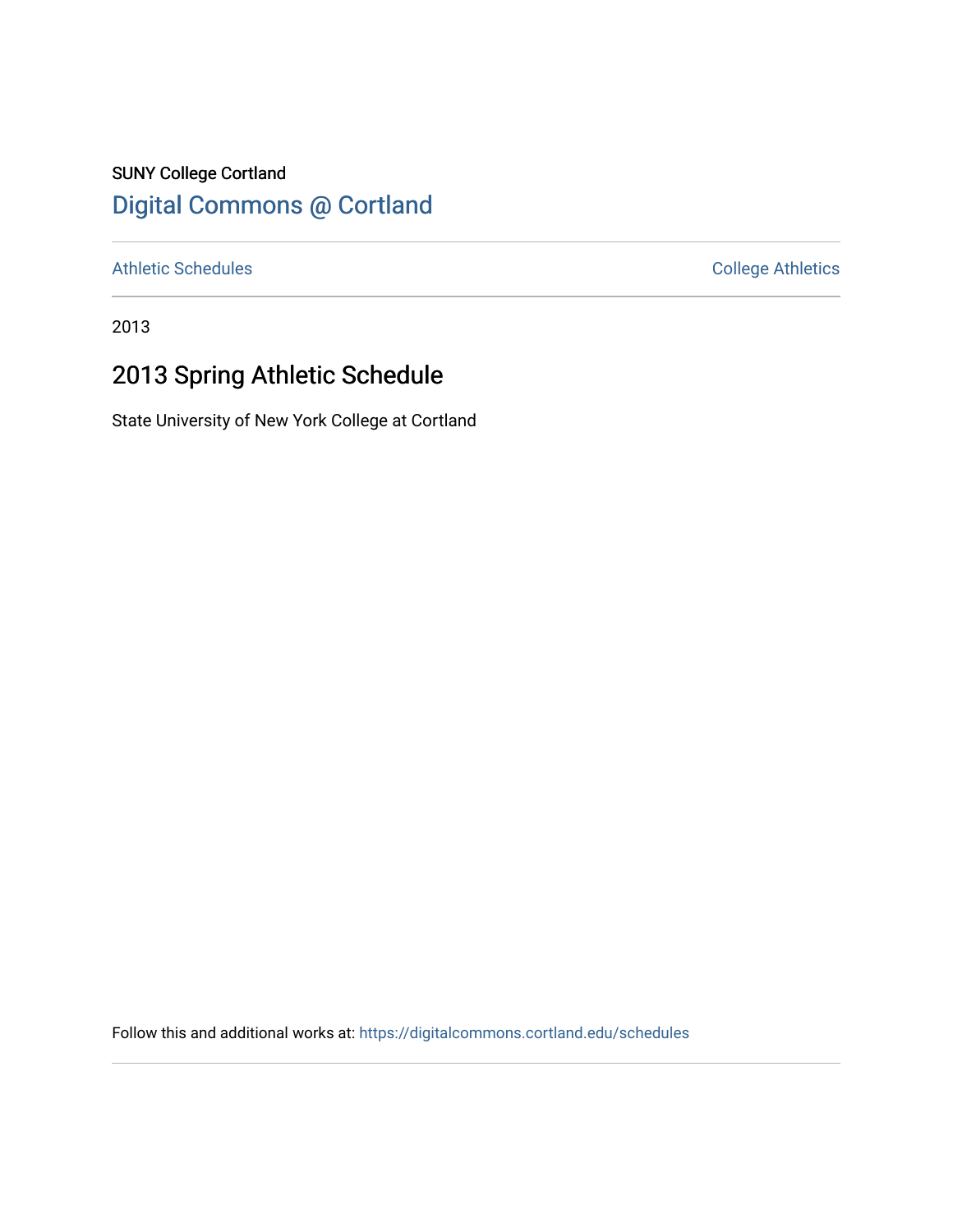# **ortland**

# **2013 SPRING**  SPORTS SCHEDULES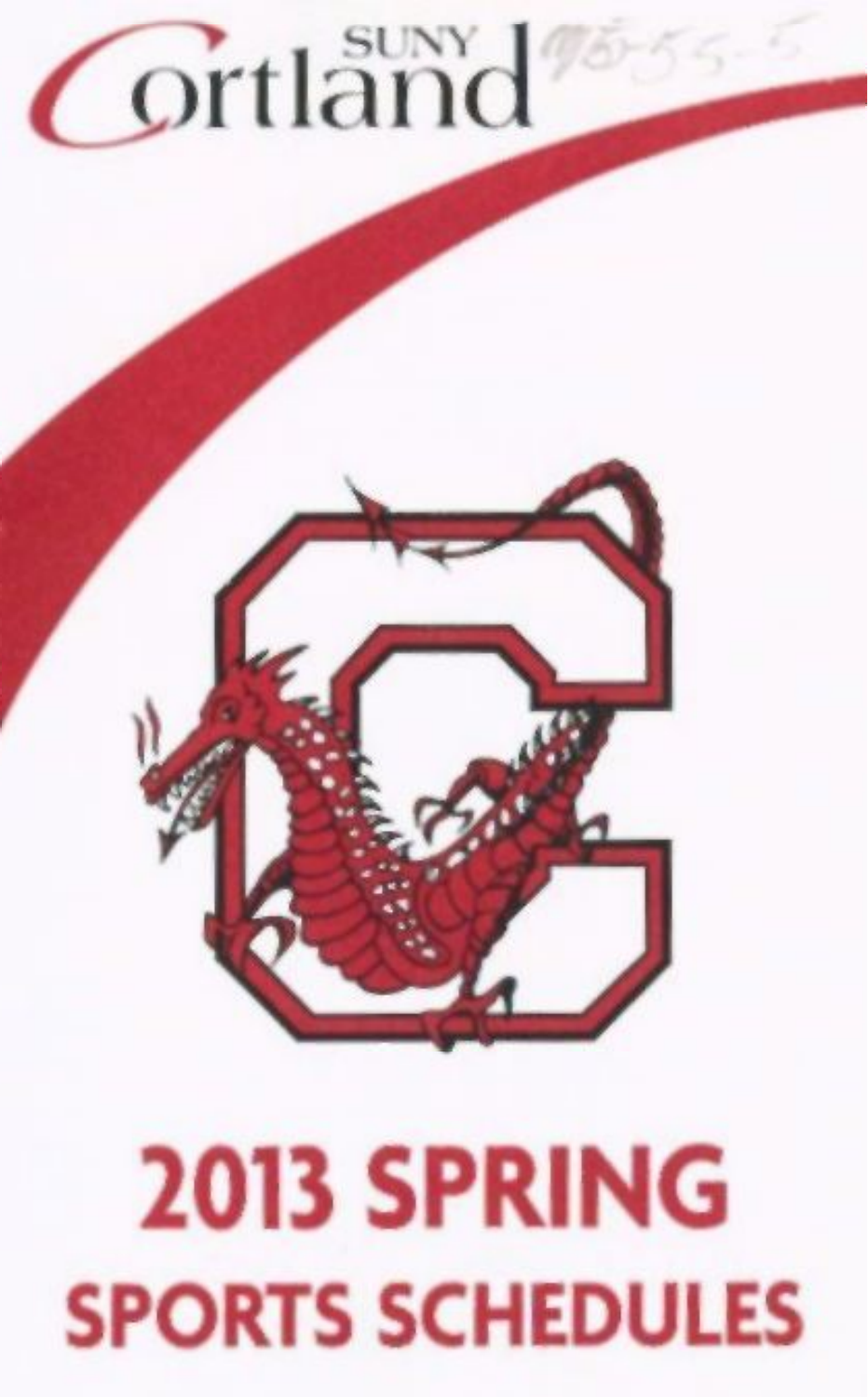#### MEN'S LACROSSE Head Coach: Steve Beville

|                         | February |                                             |            |
|-------------------------|----------|---------------------------------------------|------------|
|                         | 23 Sat.  | at Albright (PA)                            | 1:00       |
| March                   |          |                                             |            |
|                         | 2 Sat.   | at Union                                    | 1:00       |
| 6                       | Wed.     | <b>SCRANTON (PA)</b>                        | 3:30       |
|                         | 13 Wed.  | # Stevens Institute (NJ)                    | 6:00       |
|                         | 16 Sat.  | at Cabrini (PA)                             | 3:00       |
|                         | 22 Fri.  | <b>ITHACA</b>                               | 7:00       |
|                         | 27 Wed.  | <b>RIT</b>                                  | 4:00       |
| 30                      | Sat.     | * at Plattsburgh                            | 1:00       |
| April                   |          |                                             |            |
|                         | 4 Thu.   | <b>WESTERN NEW ENGLAND (MA)</b>             | 7:00       |
| 6                       | Sat.     | * at Oneonta                                | 1:00       |
| 10                      | Wed.     | * at Geneseo                                | 4:00       |
| 13 <sup>5</sup>         | Sat.     | * BROCKPORT                                 | 1:00       |
|                         | 16 Tue.  | at Nazareth                                 | 4:00       |
|                         | 20 Sat.  | <b>CLARKSON</b>                             | 1:00       |
|                         | 24 Wed.  | * OSWEGO                                    | 4:00       |
| 27                      | Sat.     | * POTSDAM                                   | 3:30       |
| May                     |          |                                             |            |
|                         | Wed.     | SUNYAC Semifinals                           | <b>TBA</b> |
| 4                       | Sat.     | <b>SUNYAC Finals</b>                        | TBA        |
| 8                       | Wed.     | NCAA Div. III First Round                   | <b>TBA</b> |
| $\overline{\mathbf{1}}$ | Sat.     | NCAA Div. III Second Round                  | TBA        |
|                         | 15 Wed.  | NCAA Div. III Quarterfinals                 | <b>TBA</b> |
|                         | 19 Sun.  | <b>NCAA Div. III Semifinals</b>             | <b>TBA</b> |
| 26                      | Sun.     | <b>NCAA Div. III Finals</b>                 | <b>TBA</b> |
|                         |          | (Lincoln Financial Field: Philadelphia, PA) |            |

\* SUNYAC game # Virginia Beach, VA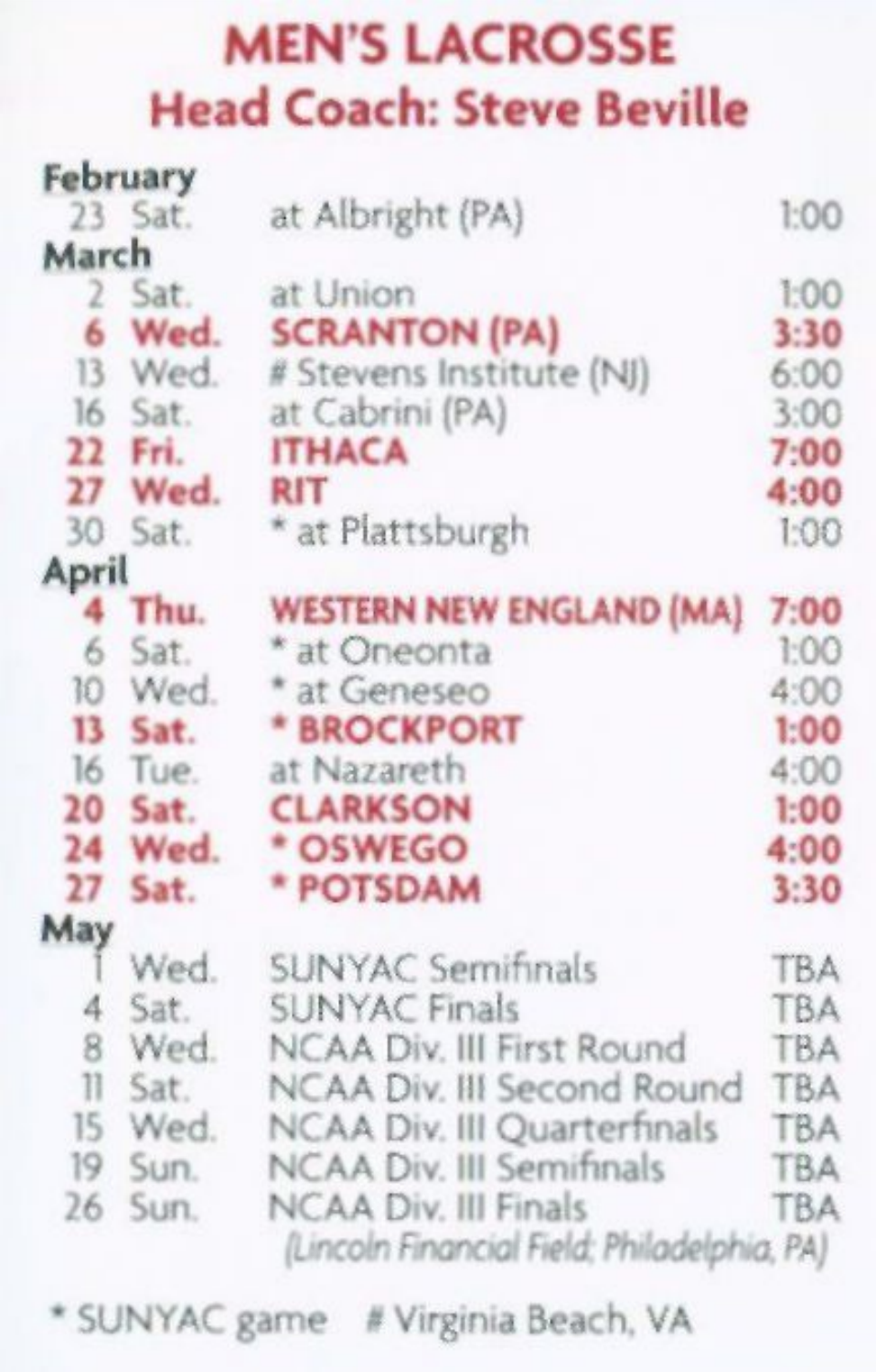#### **SOFTBALL** Head Coach: Julie Lenhart

#### **March**  8 Fri. # Christopher Newport (VA) 12:30<br>8 Fri. # DePauw (IN) 3:00 8 Fri. # DePauw (IN) 3:00<br>9 Sat. # Claremont-Mudd-Scripps (CA) 12:30 # Claremont-Mudd-Scripps (CA) 9 Sat. # opponent to be determined TBA<br>10 Sun. # two opponents TBD TBA # two opponents TBD 13 Wed. at William Peace (NC) (2) 2:00 15 Fri. + Capital (OH) 0:00a<br>15 Fri. + at Salisbury (MD) 0:00 15 Fri. + at Salisbury (MD) 2:00 + Capital (OH) 11:30a 16 Sat. + at Salisbury (MD) 3:30 23 Sat. at The College of New Jersey (2) 1:00 **26 Tue. NAZARETH (2) 3:00 29 Fri. \* OSWEGO (2) 3:00 April 2 Tue. ITHACA (2) 3:00 5 Fri. \* FREDONIA (2) 3:00 6 Sat. \* BUFFALO ST. (2) 12:00**  10 Wed. at Rochester (2) 3:00 12 Fri. \* at Potsdam (2) 3:00 13 Sat. \* at Plattsburgh (2) 12:00 16 Tue. at St. John Fisher (2) 3:00 **19 Fri. \* NEW PALTZ (2) 3:00 20 Sat. \* ONEONTA (2) 12:00**  26 Fri. \* at Brockport (2) 3:00 27 Sat. \* at Geneseo (2) 12:00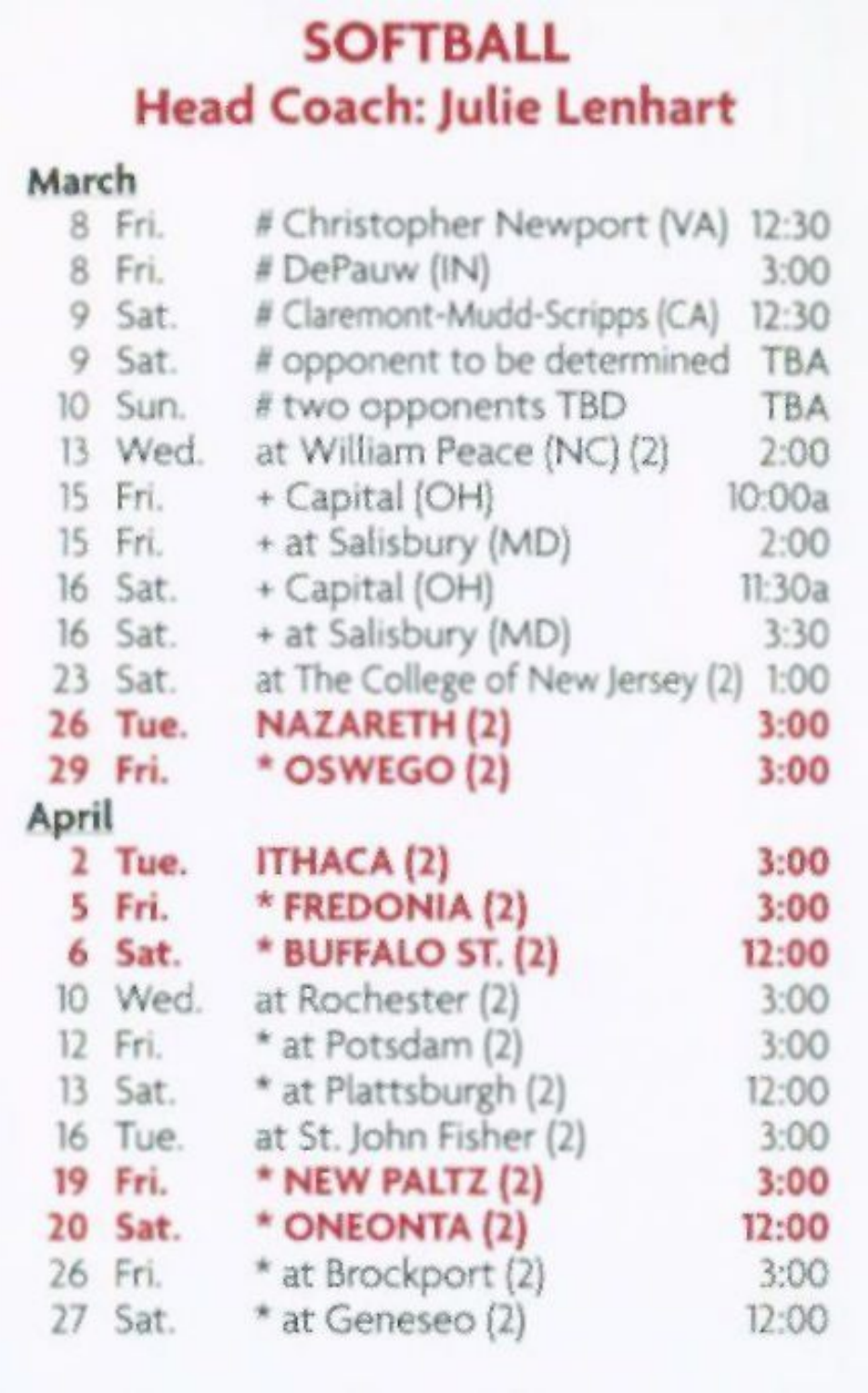#### May

2-5 Thu.-Sun. SUNYAC Tournament TBA 9-13 Thu-Mon. NCAA Div. III Regionals TBA 17-21 Fri.-Tue. NCAA Div. Ill World Series TBA *(Eau Claire, Wl)* 

\* SUNYAC game (2) Doubleheader # NFCA Leadoff Classic (Columbus. GA) + Salisbury (MD) Invitational

#### SUNY CORTLAND QUICK FACTS

Founded: 1868 Enrollment: 7,234 Nickname: Red Dragons Colors: Red and White President: Dr. Erik J. Bitterbaum Dir. of Athletics: Mike Urtz Athletic Affiliations: NCAA Div. Ill, Eastern College Athletic Conf. (ECAC) Conference: State University of New York Athletic Conference (SUNYAC) ATHLETICS Web Site: www.cortlandreddragons.com Facebook: facebook.com/cortlandreddragons Twitter: @RedDragonPride Hotline: (607) 753-2521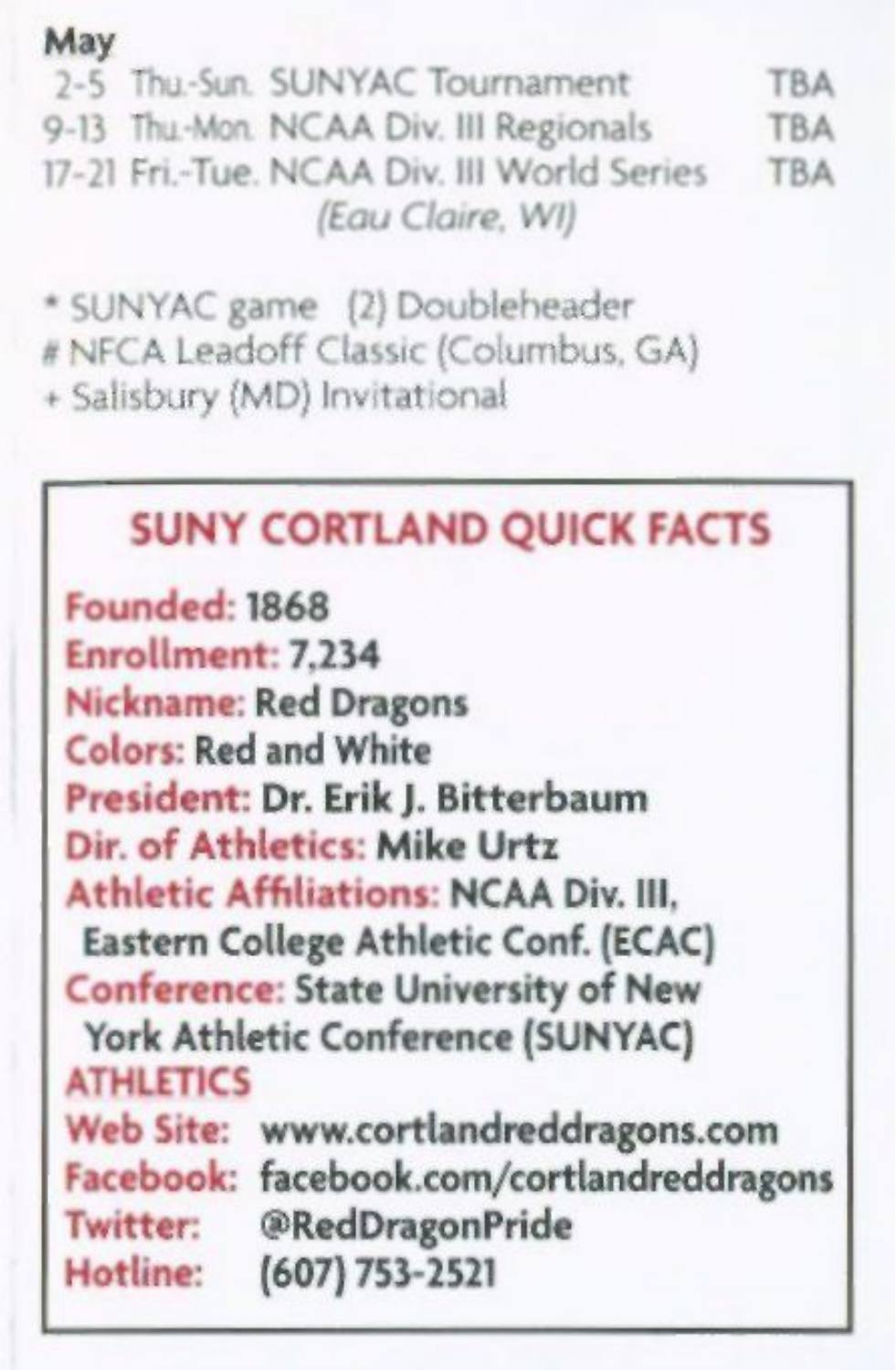#### **MEN'S and WOMEN'S OUTDOOR TRACK and FIELD Head Coach: Steve Patrick**

| March |                                                        |            |
|-------|--------------------------------------------------------|------------|
|       | 29-30 Fri.-Sat. at West Point Dick Shea Open TBA       |            |
|       | 30 Sat. at Ithaca Invitational                         | <b>TBA</b> |
| April |                                                        |            |
|       | 5-6 Fri.-Sat. at Princeton (NJ) Sam Howell Inv. TBA    |            |
|       | 5-6 Fri.-Sat. CORTLAND INVITATIONAL TBA                |            |
|       | 13 Sat. at Moravian (PA) Coach P. Inv. TBA             |            |
|       | 19-20 Fri .- Sat. CORTLAND CLASSIC                     | <b>TBA</b> |
|       | 19-20 Fri.-Sat. at Princeton (NJ) Larry Ellis Inv. TBA |            |
|       | 25-27 Thu.-Sat. at Penn Relays                         | <b>TBA</b> |
|       | 28 Sun. at Cornell Big Red Invitational TBA            |            |
| May   |                                                        |            |
|       | 3-4 Fri.-Sat. SUNYAC CHAMPIONSHIPS TBA                 |            |
|       | 16-17 Thu.-Fri. ECAC Div. III Championships TBA        |            |
|       | (Springfield (MA) College)                             |            |
|       | 23-25 Thu .- Sat. NCAA Div. III Championships TBA      |            |
|       | (UW-La Crosse; La Crosse, Wi)                          |            |
|       | <b>HOME GAMES IN RED CAPS</b>                          |            |

*(Times are p.m. unless noted with an "a") (All schedules subject to change)* 

*Commercial use of these schedules is nor permitted without the consent ofSUNY Cortland Athletics*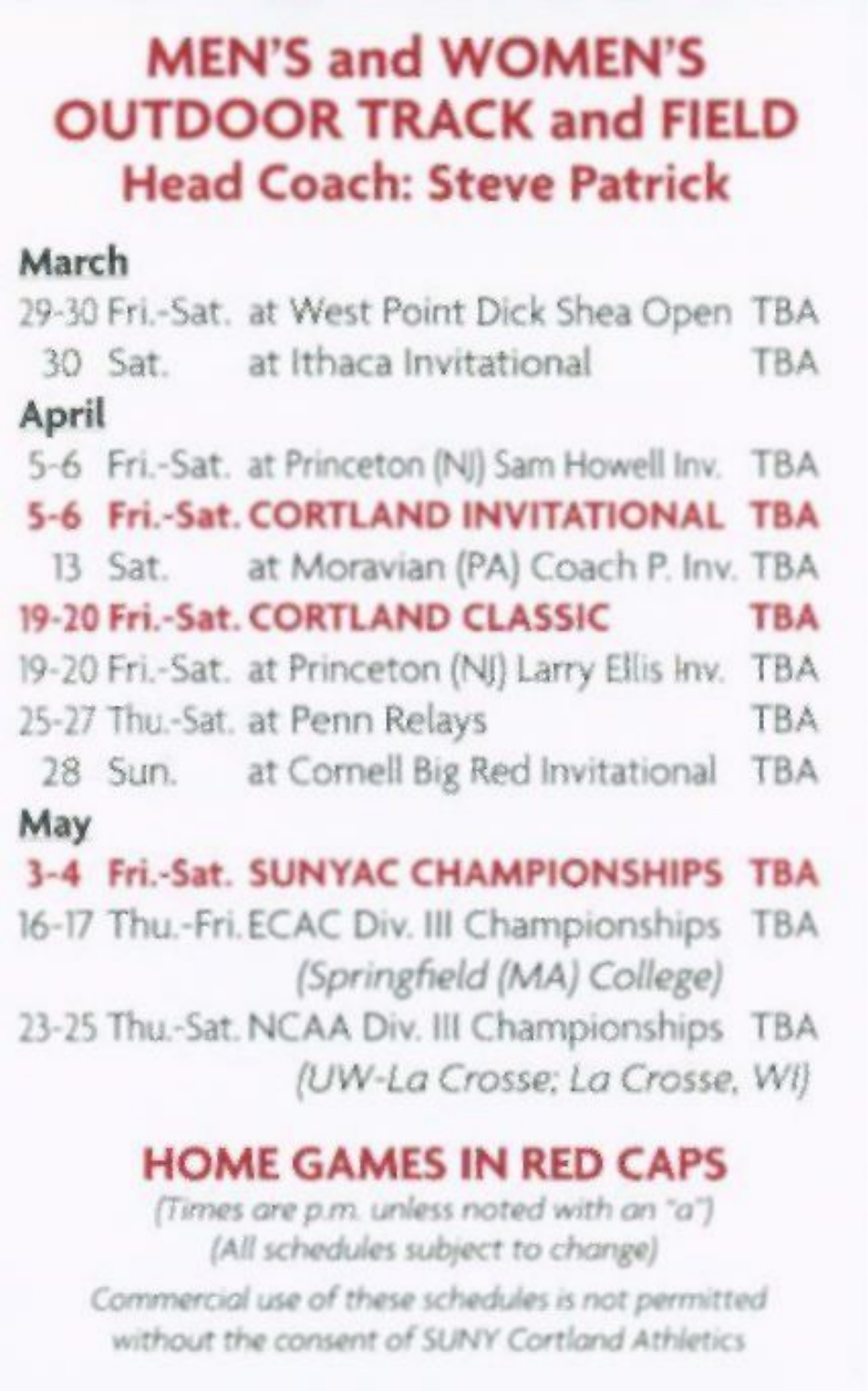#### WOMEN'S TENNIS Head Coach: Tom Spanbauer

#### **April**

| 13 Sat. | at William Smith        | II:OOa |
|---------|-------------------------|--------|
| 17 Wed. | <b>ONEONTA</b>          | 4:00   |
| 23 Tue. | at Misericordia (PA)    | 4:00   |
| 27 Sat. | at New Paltz Tournament | 9:00a  |

#### WOMEN'S GOLF Head Coach: Joe Tesori, Jr.

#### **March**

|  | 11 Mon. # Denison (OH) | <b>TBA</b> |
|--|------------------------|------------|
|  | 13 Wed. # Denison (OH) | <b>TBA</b> |

#### **April**

13-14 Sat.-Sun. at Methodist (NC) Invit. 9:00a 20-21 Sat.-Sun. at Amherst (MA) Tourn. l:00/8:00a 27-28 Sat.-Sun. Williams Spring Invitational TBA *(Williamstown, MA)* 

#### May

14-17 Tue.-Fri. NCAA Div. Ill Championships TBA *(Miramar Beach, FL)* 

# at Barefoot Resort and Golf Club (Myrtle Beach. SC)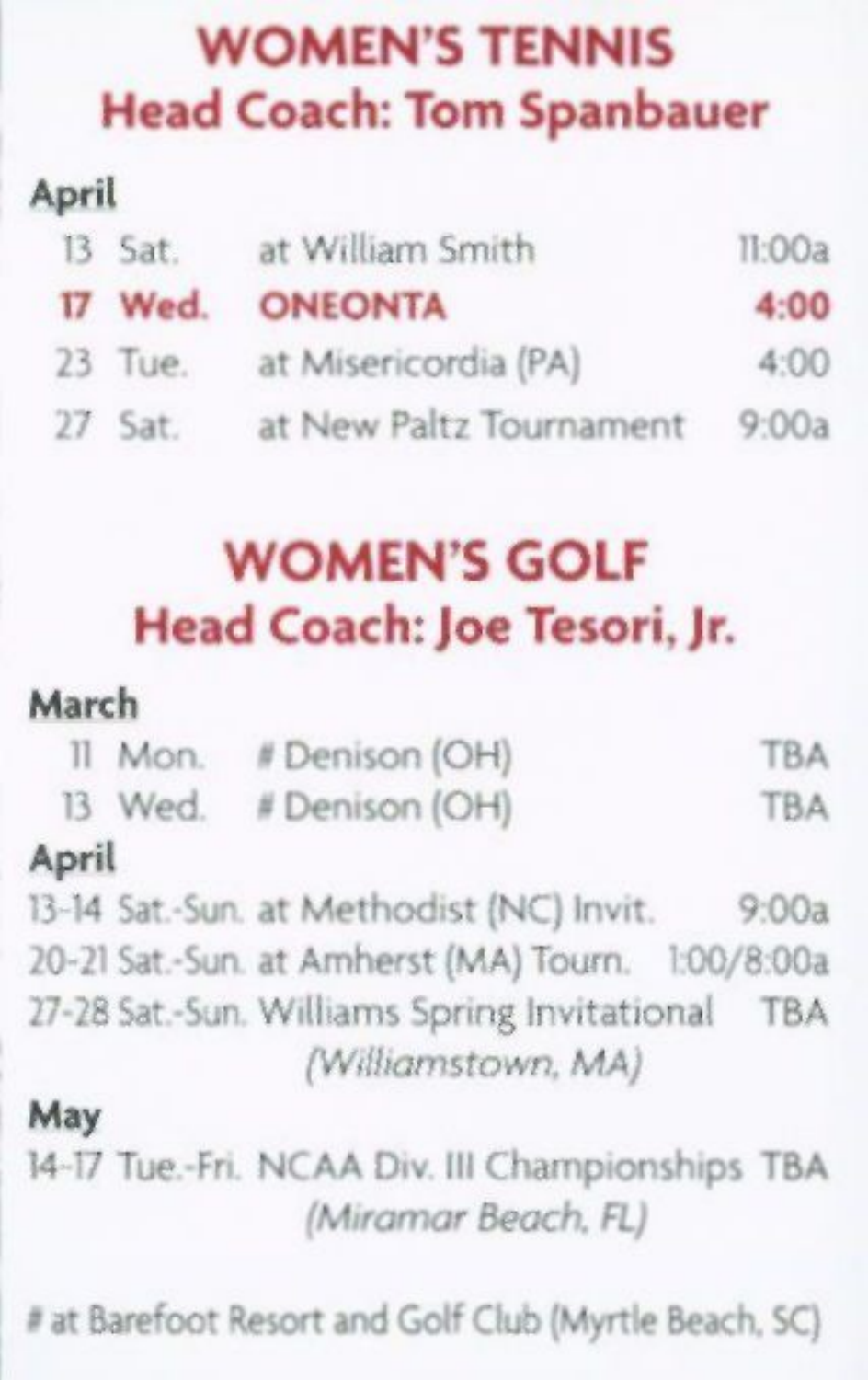#### BASEBALL Head Coach: Joe Brown

|                | February |                                 |        |
|----------------|----------|---------------------------------|--------|
|                | 23 Sat.  | at Salisbury (MD) (2)           | 12:00  |
|                | 24 Sun.  | at Salisbury (MD)               | 1:00   |
| March          |          |                                 |        |
|                | 1 Fri.   | S Manhattanville                | 4:00   |
| $\overline{2}$ | Sat.     | S Staten Island (2)             | 10:00a |
| 3              | Sun.     | S Eastern (PA)                  | 9:00a  |
| 10             | Sun.     | # FDU-Florham (NJ)              | 10:30a |
| 10             | Sun.     | # RPI                           | 2:00   |
| $\mathbb{R}$   | Mon.     | # Webster (MO)                  | 2:00   |
| 12             | Tue.     | # Spalding (KY)                 | 11:00a |
| 14             | Thu.     | # Franklin & Marshall (PA)      | 11:00a |
| 15             | Fri.     | # Western New England (MA) 1:00 |        |
| 15             | Fri.     | # Rowan (NJ)                    | 5:00   |
| 16             | Sat.     | # Rhodes (TN)                   | T1:00a |
| 20             | Wed.     | at Rochester                    | 3:00   |
| 22             | Fri.     | * at New Paltz                  | 3:00   |
| 23             | Sat.     | * at New Paltz (2)              | 12:00  |
| 26             | Tue.     | <b>SUNYIT</b>                   | 3:30   |
| 27             | Wed.     | <b>ITHACA</b>                   | 3:00   |
|                | 29 Fri.  | * at Plattsburgh                | 3:00   |
|                | 30 Sat.  | * at Plattsburgh (2)            | 12:00  |
|                |          |                                 |        |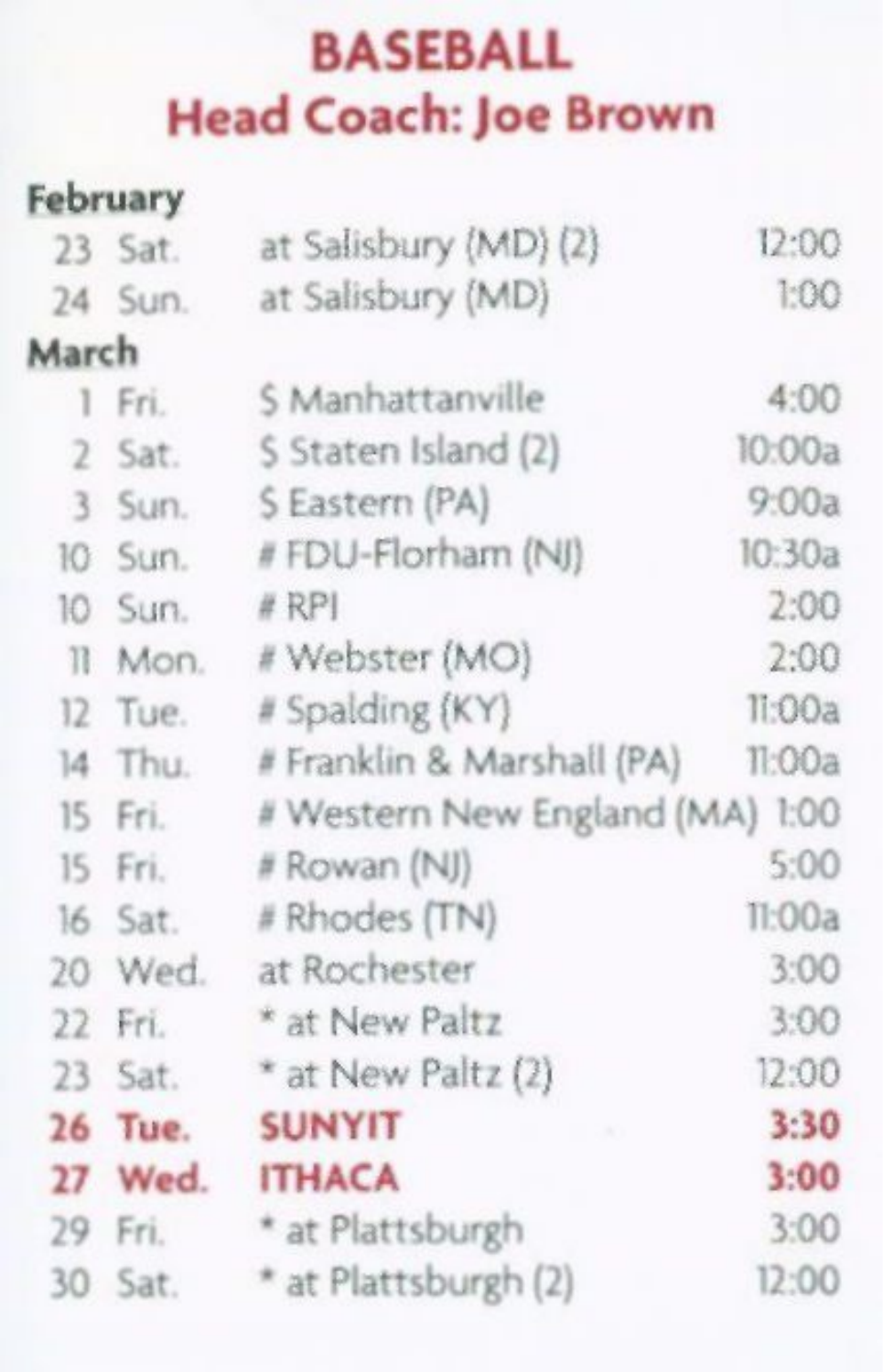| April |         |                        |       |
|-------|---------|------------------------|-------|
|       | 2 Tue.  | * OSWEGO               | 3:00  |
|       | 5 Fri.  | * BROCKPORT            | 3:00  |
|       | 6 Sat.  | * BROCKPORT (2)        | 12:00 |
|       | 10 Wed. | <b>MT. ST. VINCENT</b> | 3:30  |
|       | 12 Fri. | <b>OLD WESTBURY</b>    | 3:00  |
|       | 14 Sun. | at Misericordia (PA)   | 2:00  |
|       | 16 Tue. | * at Oswego (2)        | 12:00 |
|       | 19 Fri. | * ONEONTA              | 3:00  |
|       | 20 Sat. | * ONEONTA (2)          | 12:00 |
|       | 23 Tue. | MT. ST. MARY (NY)      | 3:30  |
|       | 24 Wed. | <b>CAZENOVIA</b>       | 4:00  |
|       | 26 Fri. | * at Fredonia          | 3:00  |
|       | 27 Sat. | * at Fredonia (2)      | 12:00 |
|       | 29 Mon. | at Ithaca              | 4:00  |
| May   |         |                        |       |

| 3-5 Fri.-Sun. SUNYAC Tournament            | <b>TBA</b> |
|--------------------------------------------|------------|
| (at regular season champion)               |            |
| 15-19 Wed -Sun. NCAA Div. III Regional     | <b>TBA</b> |
| 24-28 Fri.-Tue, NCAA Div. III World Series | <b>TBA</b> |
| (Appleton, WI)                             |            |

\* SUNYAC game (2) Doubleheader \$ Ripken Experience; Myrtle Beach, SC # RussMatt Central Fla. Invit. (Auburndale, FL) (except Rhodes game at Lake-Sumter CC; Leesburg)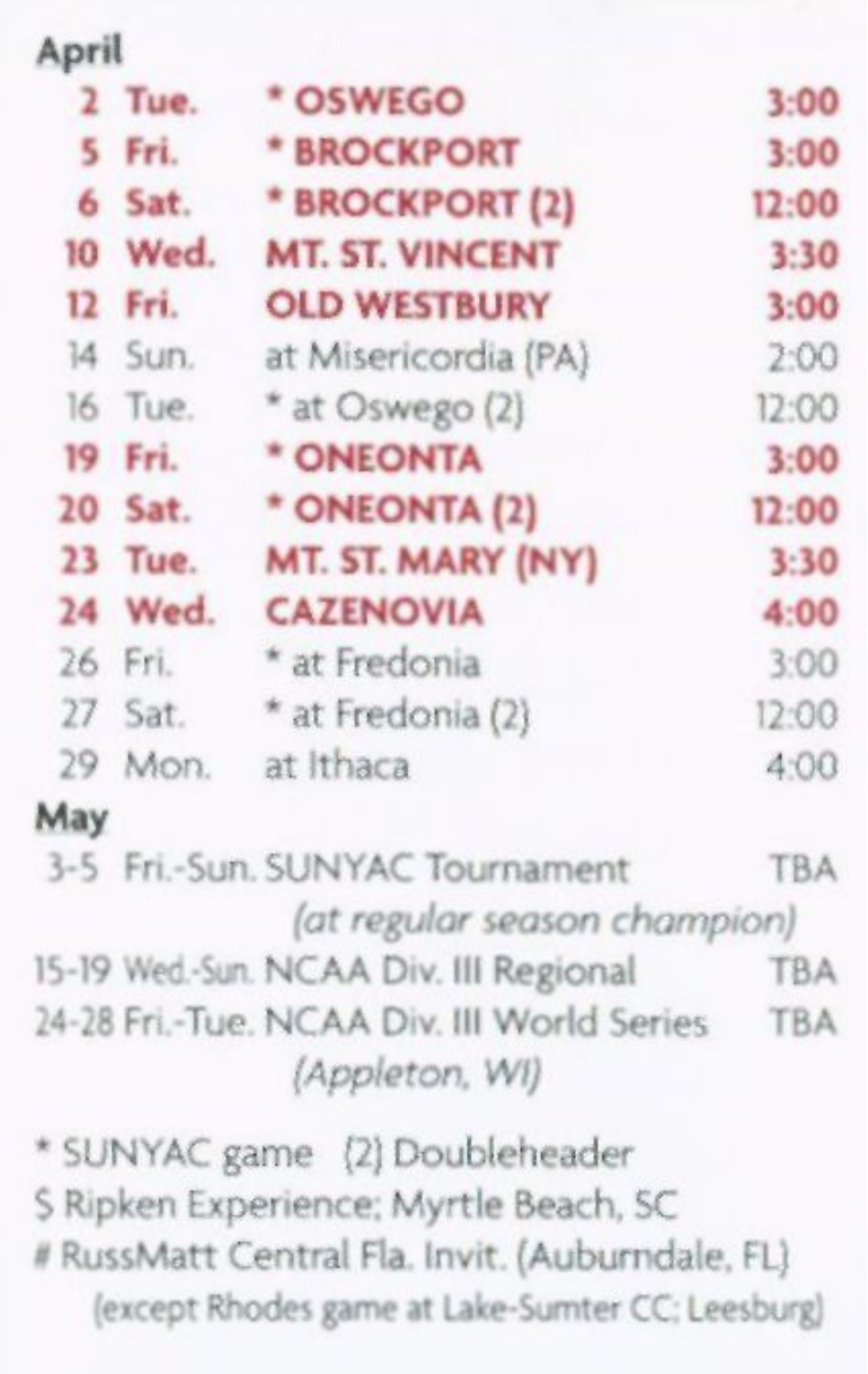#### WOMEN'S LACROSSE Head Coach: Kathy Taylor

| March |           |                                                                                    |            |
|-------|-----------|------------------------------------------------------------------------------------|------------|
|       | 5 Tue.    | <b>WILLIAM SMITH</b>                                                               | 4:00       |
|       | 7 Thu.    | <b>UNION</b>                                                                       | 4:00       |
|       | 9 Sat.    | at Franklin & Marshall (PA)                                                        | 1:00       |
|       | 13 Wed.   | # Salisbury (MD)                                                                   | 12:00      |
|       | 16 Sat.   | at The College of New Jersey                                                       | 1:00       |
|       | $21$ Thu. | at St. Lawrence                                                                    | 4:00       |
|       | 23 Sat.   | at Ithaca                                                                          | 1:00       |
|       | 30 Sat.   | * GENESEO                                                                          | 1:00       |
| April |           |                                                                                    |            |
|       | 2 Tue.    | * ONEONTA                                                                          | 4:00       |
| 6     | Sat.      | * OSWEGO                                                                           | 1:00       |
|       | 9 Tue.    | * at Brockport                                                                     | 4:00       |
|       | Il Thu.   | + Catholic (DC)                                                                    | 1:00       |
|       | $13$ Sat. | * at Buffalo St.                                                                   | 1:00       |
|       | 20 Sat.   | * at New Paltz                                                                     | 1:00       |
|       | $23$ Tue. | * at Potsdam                                                                       | 4:00       |
|       | 25 Thu.   | <b>NAZARETH</b>                                                                    | 4:00       |
|       | 27 Sat.   | * FREDONIA                                                                         | 12:00      |
|       | 30 Tue.   | <b>SUNYAC First Round</b>                                                          | <b>TBA</b> |
| May   |           |                                                                                    |            |
|       |           | 3-4 Fri.-Sat. SUNYAC Semifinals/Finals TBA                                         |            |
|       |           | 8 Wed. NCAA Div. III First Round TBA                                               |            |
|       |           | 11-12 Sat.-Sun. NCAA Div. III Regionals TBA                                        |            |
|       |           | 18-19 Sat.-Sun. NCAA Div. III Semifinals/Finals TBA<br>(Stevenson (MD) University) |            |
|       |           | * SUNYAC game # at Franklin & Marshall (PA)<br>$-14.11 - 1 - 1 - 1211$             |            |

+ at Muhlenberg (PA)